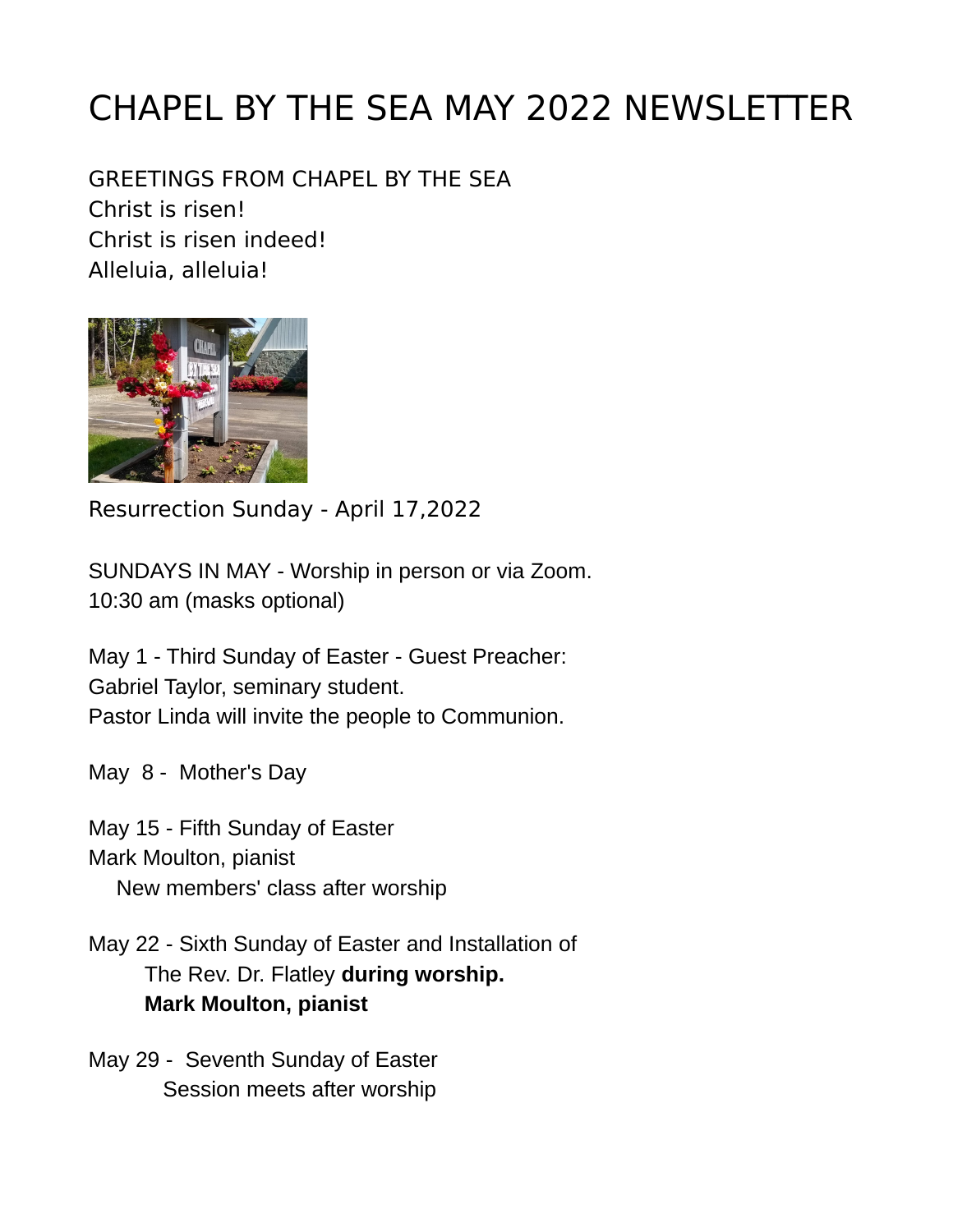

Quilt made by Carol Reeve

The Zoom link for Sunday worship live - on computer or by phone click on the link at 10:30 am (or paste the link in your browser) <https://us02web.zoom.us/j/87599200291?pwd=TzZoSFVGYWhLWnlkSDdJK2lKalF1Zz09>

## **Farewell Sean! God be with you! You will be missed. We love you.**



#### **Sean became a member in 2021. He soon got**

to work bringing wifi to the chapel for our re-opening in May 2021. Since then he has been our AV volunteer making online worship possible for those who join us via Zoom each Sunday. Thank you for sharing your gifts with us. You are a blessing!

#### **Session Highlights**

Elder assignments made based on spiritual gifts First reading of bylaws Shower ministry proposal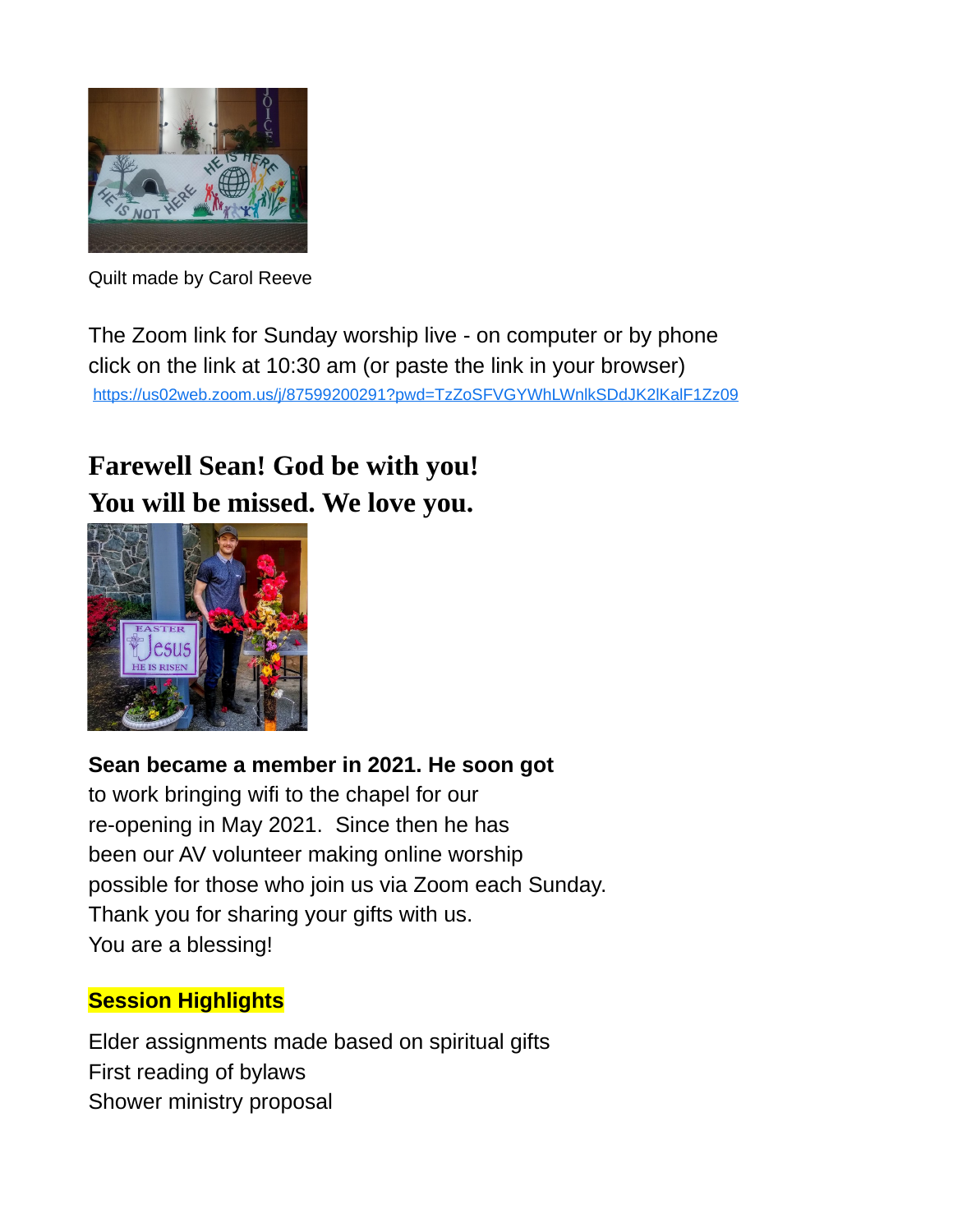#### **New signage for parking and guest parking**

Re-launch of monthly table fellowship after worship Financial report Session retreat postponed until June



**Palm Sunday Parade**

along Main Street in Pacific Beach**.**

**One Great Hour of Sharing (OGHS)** *Hunger. Disaster. Development* **This is one of four annual PCUSA special offerings. Thanks to the generosity of members and friends of the chapel we collected over \$2,000 for Ukraine humanitarian aid, in addition to other OGHS funds Go to** [PCUSA.ORG/PDA](http://PCUSA.ORG/PDA) **for a national report. OUT OF CHAOS, HOPE**

#### UPCOMING EVENTS

SUNDAY MAY 15 - DISCOVERING DISCIPLESHIP Curious about joining the life of the church and what membership means? Join Pastor Linda for lunch in the chapel hall after worship. RSVP by May 8.

**SUNDAY MAY 22 - Installation of the Rev. Dr. Linda Flatley as pastor of Chapel by the Sea - during worship. It has been 32 years, according to chapel records, since the chapel has been served by an installed pastor (without designation). Join us for lunch after worship.**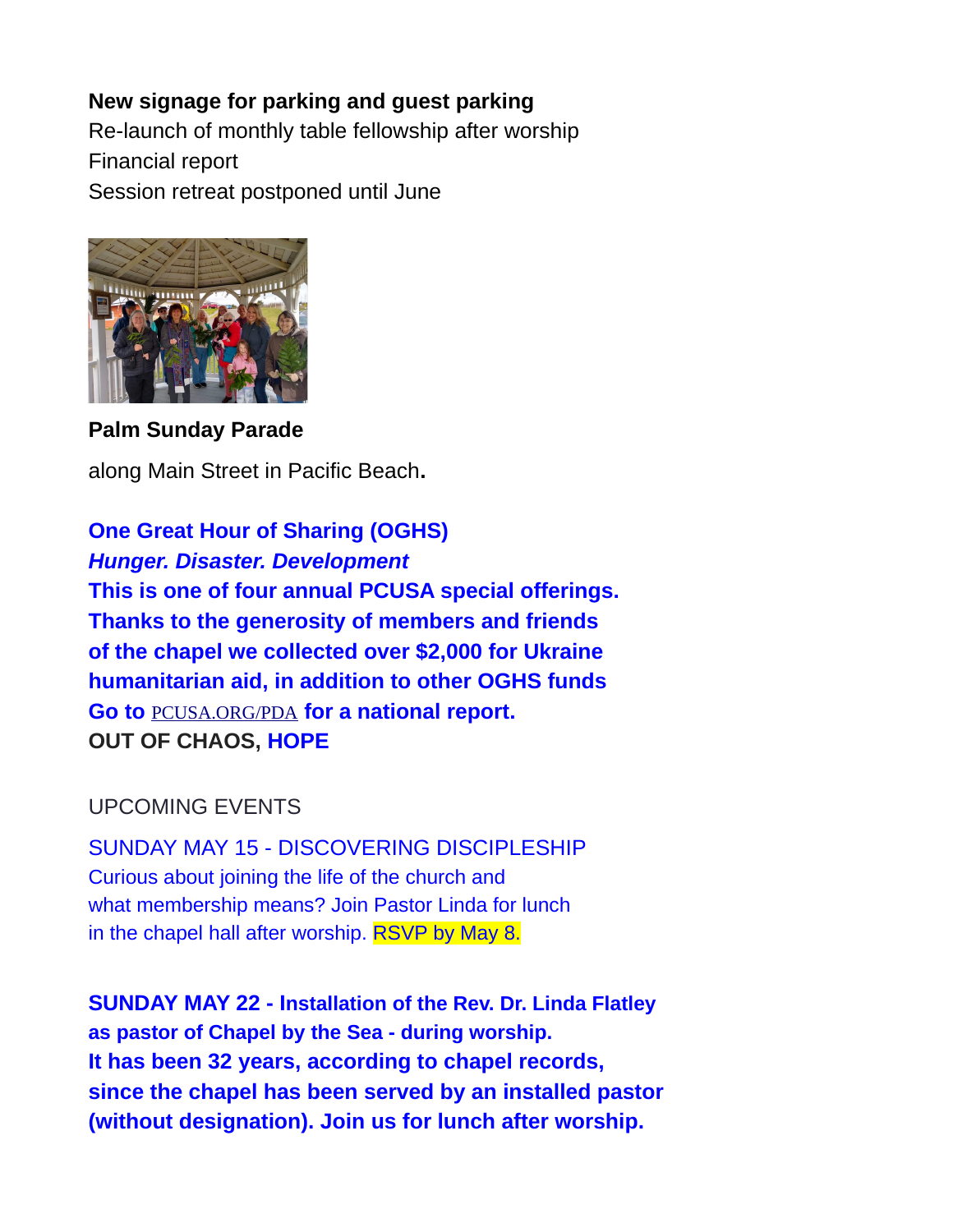SPIRITUAL FORMATION THURSDAYS from 5-6 pm *via Zoom* Book study of J P Newell's new book *Sacred Earth, Sacred Soul* continues. <https://us02web.zoom.us/j/81480496772?pwd=LzlIcTR5amhibnYrRXZTemhmSjZOdz09>

#### **COMMUNITY EVENTS**

AA meets every Monday at 7pm in the chapel

May 17 - North Beach Food bank - 3rd Tuesday in the parking lot of Fire Dept. #8



 **CALL TO PRAYER FOR UKRAINE AND AN END TO WAR FRIDAYS AT NOON IN THE CHAPEL**

### **Chapel by the Sea Prayer List - MAY 2022**

... *pray without ceasing... 1 Thess. 5:17 The prayer of the righteous is powerful and effective. James 5:16*

**AS THE WAR IN UKRAINE GOES ON... Pray for peace and Christ's peace in the hearts and minds of our enemies too. Protection from the new Covid variants. Those known to us:**

- **\*** Jim Courtright recovering at home after heart surgery.
- \* Penny Adkins has been moved to an assisted living in MT mourning the loss of Jim.
- \* Joan Olson (John Olson's mother) adjusting to assisted living
- \* Wally Burton health concerns
- \* Sean Northcutt moving out of area.
- \* Connie Jones recovering from severe back pain
- **\*** Marilyn Ferguson diagnosed with resorption affecting her teeth.
- \* Tom Ferguson's step father Raymond
- \* Stephen Northcutt awaiting more tests and better results.
- \* Connie's friend Louis Imbach health and family issues.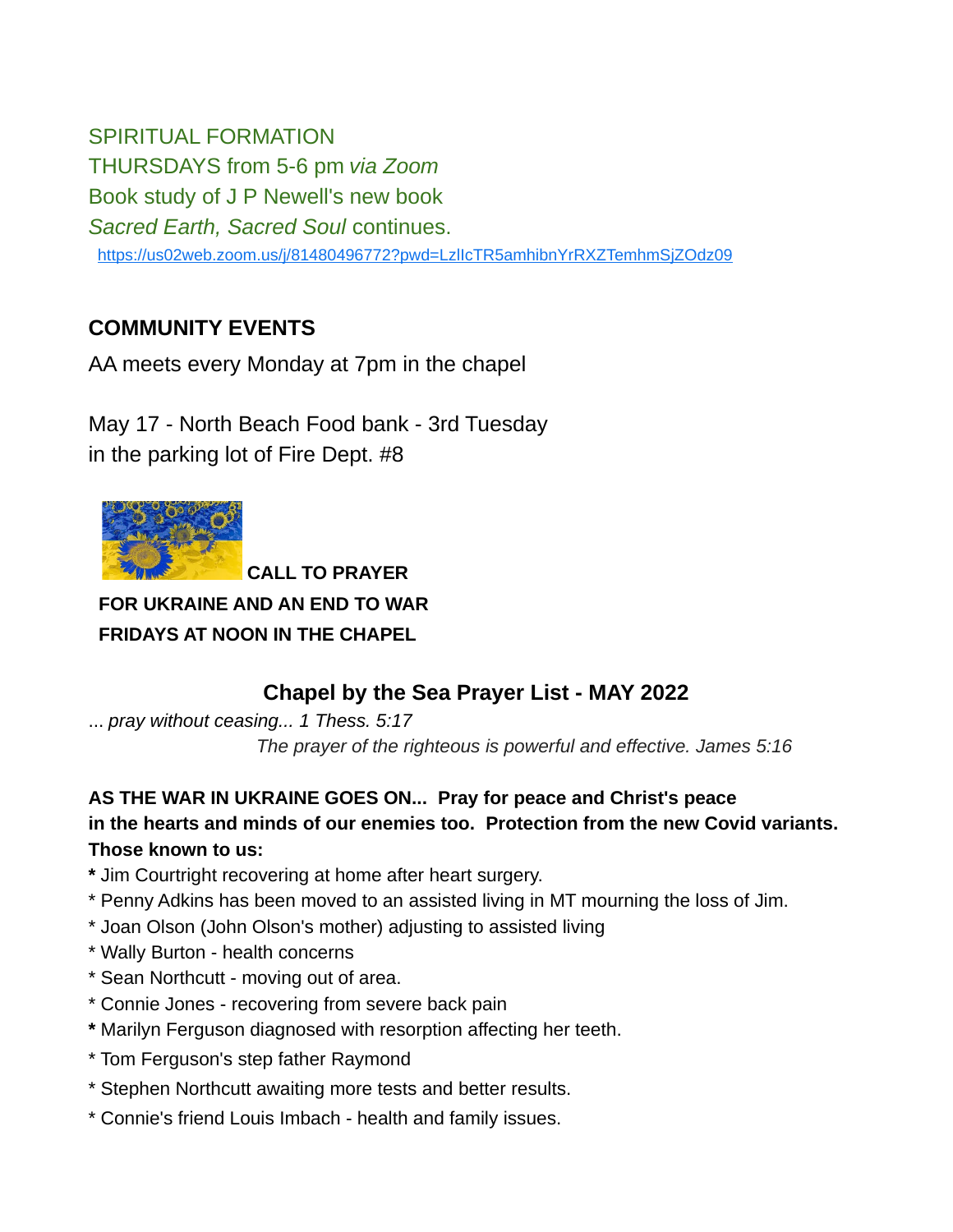- \* Stephanie Blum's parents, Louis & Illeen Sperre
- \* Former pastor at the chapel, Rev. Mark Dowdy and wife Cheryl.
- \* Marilyn Ferguson's cousin and the Brain Family. More surgeries for Charlie
- \* Jeff son-in-law of Phyllis Shaughnessy and Kay his wife. Youth group for Nation.
- \* JC awaiting heart transplant from Covid-19 (neighbor of Davis)
- \* Sean Northcutt's grandma Karen for pain management
- \* Patti Courtright healing and pain relief from herniated disc.
- \* Gabriel Taylor, seminary student under care at the chapel
- \* John Broten for pain relief as he awaits back surgery on May 23
- \* Tom P. kidney failure, and Parkinsons.
- \* Lilly Royce recovering from knee replacement. Nephew Taylor Speck recovering.
- \* Joe Millard's father who has back pain
- \* Victoria Cook, Andy Collins, Elvia, Bobbi Ray, Suzanne Hanson, Melissa, Thom.
- \* Lee Marriott, Doug & Betty, Raedene Hall. Rachel, Linda Suton, Linnie & Gordy. Mary M. Diana, Lt Commander Taylor and Amber, Kathy Jacquet's family
- \* Gabi and Gabi's sister, Brigitte joining the Air Force. Suzanne's grandson Seth (Marine) Prayers for all our service men and women Local Fire Dept. and their volunteers. Essential workers, medical professionals. **Session members**: Dianne Burton, Wally Burton, Bill Duncanson, Connie Jones, Lee Marriott, Margaret Tegenfeldt.

**Mission Partners**: Hagar's Church in the Washington Correctional Center for Women. Indian Fellowship in Puyallup, Green Lantern Lunch Program (GLLP) PDA responses: wildfires, tornadoes, floods, Ukraine humanitarian aid. Churches of the Presbytery of Olympia Ministers of the Chapel: **All of you!**

**JOYS:** Prayers answered Pastor Linda's installation on May 22 New members class on May 15 Celebrating mothers on May 8

Online giving is available by going to our website [www.chapelbytheseawa.org](http://www.chapelbytheseawa.org/) and click the GIVING button.